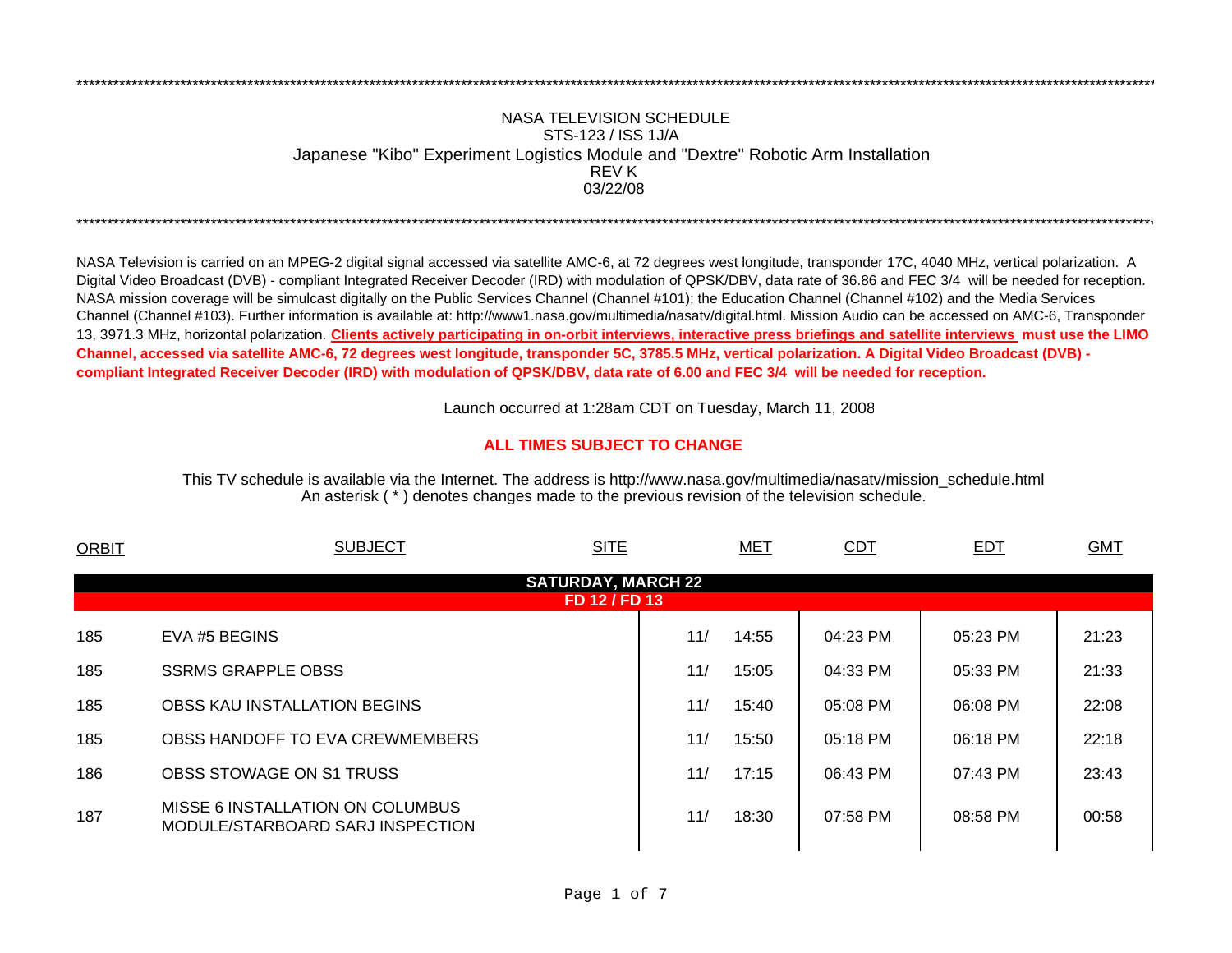| <b>ORBIT</b>                             | <b>SUBJECT</b>                                                          | <b>SITE</b>             |     | <b>MET</b> | <b>CDT</b> | <b>EDT</b> | <b>GMT</b> |  |
|------------------------------------------|-------------------------------------------------------------------------|-------------------------|-----|------------|------------|------------|------------|--|
| 189                                      | EVA #5 ENDS                                                             |                         | 11/ | 21:25      | 10:53 PM   | 11:53 PM   | 03:53      |  |
| <b>SUNDAY, MARCH 23</b><br>FD 13 / FD 14 |                                                                         |                         |     |            |            |            |            |  |
| 190                                      | <b>MISSION STATUS BRIEFING</b>                                          | <b>JSC</b>              | 11/ | 23:02      | 12:30 AM   | 01:30 AM   | 05:30      |  |
| 192                                      | <b>ISS CREW SLEEP BEGINS</b>                                            |                         | 12/ | 01:30      | 02:58 AM   | 03:58 AM   | 07:58      |  |
| 192                                      | ENDEAVOUR CREW SLEEP BEGINS                                             |                         | 12/ | 02:00      | 03:28 AM   | 04:28 AM   | 08:28      |  |
| 192                                      | FLIGHT DAY 13 HIGHLIGHTS (replayed on the hour during<br>crew sleep)    | <b>JSC</b>              | 12/ | 02:32      | 04:00 AM   | 05:00 AM   | 09:00      |  |
| 194                                      | <b>MISSION STATUS BRIEFING REPLAY</b>                                   | <b>JSC</b>              | 12/ | 05:32      | 07:00 AM   | 08:00 AM   | 12:00      |  |
| 195                                      | <b>ISS FLIGHT DIRECTOR UPDATE</b>                                       | <b>JSC</b>              | 12/ | 07:02      | 08:30 AM   | 09:30 AM   | 13:30      |  |
| 196                                      | ISS FLIGHT DIRECTOR UPDATE REPLAY                                       | <b>JSC</b>              | 12/ | 09:02      | 10:30 AM   | 11:30 AM   | 15:30      |  |
| 197                                      | ENDEAVOUR / ISS CREW WAKE UP (begins FD 14)                             |                         | 12/ | 10:00      | 11:28 AM   | 12:28 PM   | 16:28      |  |
| 198                                      | <b>CREW OFF DUTY PERIOD BEGINS</b>                                      |                         | 12/ | 13:00      | 02:28 PM   | 03:28 PM   | 19:28      |  |
| 201                                      | <b>MISSION STATUS BRIEFING</b>                                          | <b>JSC</b>              | 12/ | 16:02      | 05:30 PM   | 06:30 PM   | 22:30      |  |
| 203                                      | ENDEAVOUR / ISS TRANSFERS / RENDEZVOUS<br><b>TOOLS CHECKOUT</b>         |                         | 12/ | 18:50      | 08:18 PM   | 09:18 PM   | 01:18      |  |
| 205                                      | JOINT CREW NEWS CONFERENCE                                              | <b>ISS KU</b>           | 12/ | 20:50      | 10:18 PM   | 11:18 PM   | 03:18      |  |
|                                          |                                                                         | <b>MONDAY, MARCH 24</b> |     |            |            |            |            |  |
|                                          |                                                                         | FD 14 / FD 15           |     |            |            |            |            |  |
| 205                                      | JOINT CREW NEWS CONFERENCE REPLAY WITH<br><b>ENGLISH INTERPRETATION</b> | <b>JSC</b>              | 12/ | 22:32      | 12:00 AM   | 01:00 AM   | 05:00      |  |
| 206                                      | <b>RIGEX ACTIVATION</b>                                                 |                         | 12/ | 23:15      | 12:43 AM   | 01:43 AM   | 05:43      |  |
| 207                                      | <b>ISS CREW SLEEP BEGINS</b>                                            |                         | 13/ | 00:45      | 02:13 AM   | 03:13 AM   | 07:13      |  |
|                                          |                                                                         |                         |     |            |            |            |            |  |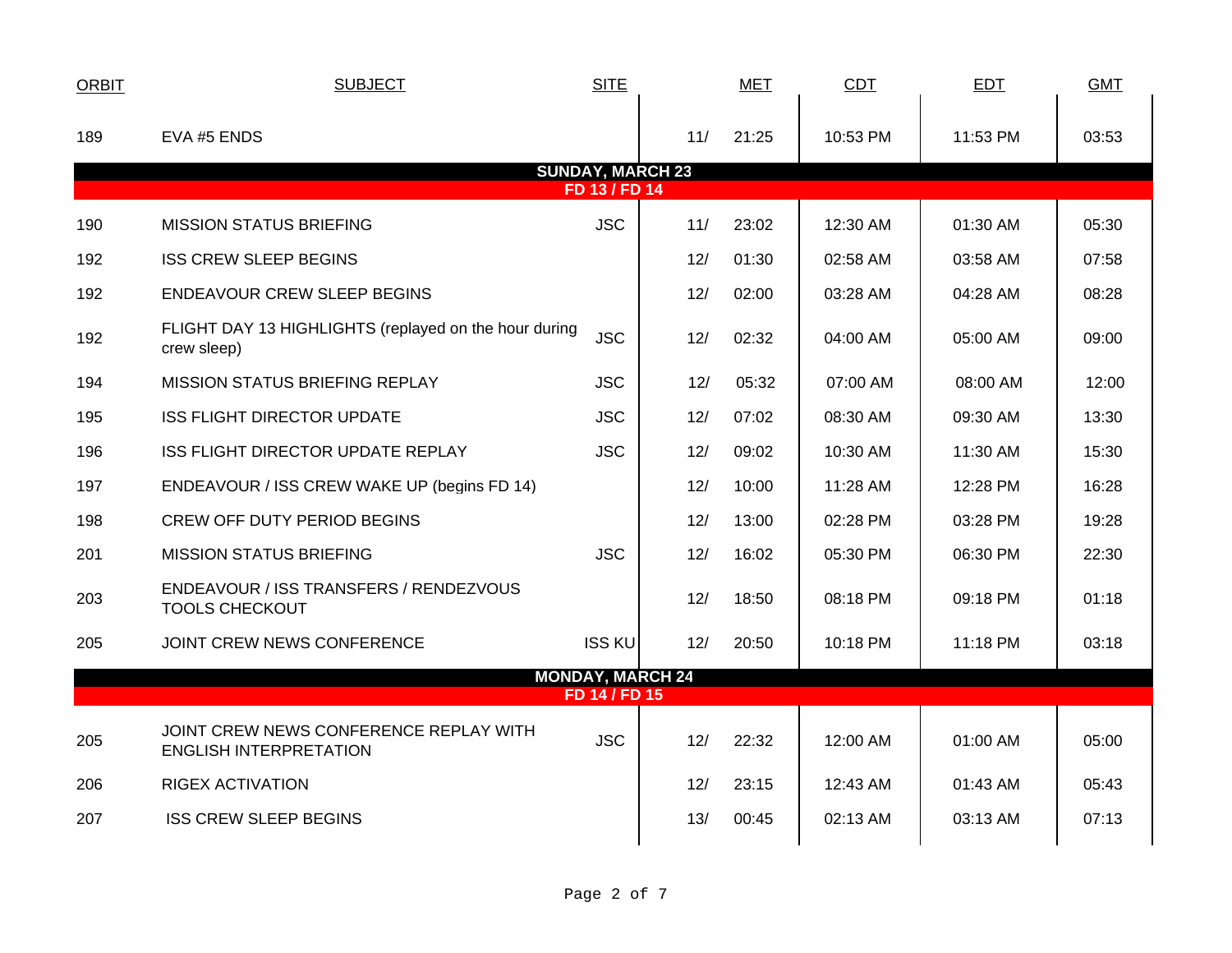| <b>ORBIT</b><br>207 | <b>SUBJECT</b><br><b>ENDEAVOUR CREW SLEEP BEGINS</b>                 | <b>SITE</b>   | 13/                      | <b>MET</b><br>01:15 | <b>CDT</b><br>02:43 AM | <b>EDT</b><br>03:43 AM | <b>GMT</b><br>07:43 |
|---------------------|----------------------------------------------------------------------|---------------|--------------------------|---------------------|------------------------|------------------------|---------------------|
|                     |                                                                      |               |                          |                     |                        |                        |                     |
| 208                 | FLIGHT DAY 14 HIGHLIGHTS (replayed on the hour during<br>crew sleep) | <b>JSC</b>    | 13/                      | 01:32               | 03:00 AM               | 04:00 AM               | 08:00               |
| 210                 | MISSION STATUS BRIEFING REPLAY                                       | <b>JSC</b>    | 13/                      | 05:32               | 07:00 AM               | 08:00 AM               | 12:00               |
| 211                 | <b>ISS FLIGHT DIRECTOR UPDATE</b>                                    | <b>JSC</b>    | 13/                      | 07:02               | 08:30 AM               | 09:30 AM               | 13:30               |
| 211                 | <b>VIDEO FILE</b>                                                    | HQ            | 13/                      | 08:02               | 09:30 AM               | 10:30 AM               | 14:30               |
| 213                 | ENDEAVOUR/ISS CREW WAKE UP (begins FD 15)                            |               | 13/                      | 09:15               | 10:43 AM               | 11:43 AM               | 15:43               |
| 214                 | ISS FLIGHT DIRECTOR UPDATE REPLAY                                    | <b>JSC</b>    | 13/                      | 09:32               | 11:00 AM               | 12:00 PM               | 16:00               |
| 214                 | <b>RIGEX DEACTIVATION</b>                                            |               | 13/                      | 10:45               | 12:13 PM               | 01:13 PM               | 17:13               |
| 215                 | POST MMT BRIEFING                                                    | <b>JSC</b>    | 13/                      | 13:02               | 02:30 PM               | 03:30 PM               | 19:30               |
| 216                 | ENDEAVOUR / ISS FAREWELLS AND HATCH CLOSURE                          |               | 13/                      | 14:45               | 04:13 PM               | 05:13 PM               | 21:13               |
| 217                 | CENTERLINE CAMERA MOUNT                                              |               | 13/                      | 16:15               | 05:43 PM               | 06:43 PM               | 22:43               |
| 218                 | ENDEAVOUR / ISS UNDOCKING (may not be televised<br>live)             |               | 13/                      | 17:28               | 06:56 PM               | 07:56 PM               | 23:56               |
| 218                 | ISS FLYAROUND (may not be televised live)                            |               | 13/                      | 17:53               | 07:21 PM               | 08:21 PM               | 00:21               |
| 219                 | FINAL SEPARATION FROM ISS                                            |               | 13/                      | 19:11               | 08:39 PM               | 09:39 PM               | 01:39               |
| 220                 | VTR PLAYBACK OF UNDOCKING                                            |               | 13/                      | 20:00               | 09:28 PM               | 10:28 PM               | 02:28               |
| 220                 | <b>MISSION STATUS BRIEFING</b>                                       | <b>JSC</b>    | 13/                      | 20:02               | 09:30 PM               | 10:30 PM               | 02:30               |
|                     |                                                                      | FD 15 / FD 16 | <b>TUESDAY, MARCH 25</b> |                     |                        |                        |                     |
|                     |                                                                      |               |                          |                     |                        |                        |                     |
| 223                 | <b>ENDEAVOUR CREW SLEEP BEGINS</b>                                   |               | 14/                      | 00:30               | 01:58 AM               | 02:58 AM               | 06:58               |
| 223                 | FLIGHT DAY 15 HIGHLIGHTS (replayed on the hour during<br>crew sleep) | <b>JSC</b>    | 14/                      | 00:32               | 02:00 AM               | 03:00 AM               | 07:00               |
| 226                 | <b>MISSION STATUS BRIEFING REPLAY</b>                                | <b>JSC</b>    | 14/                      | 05:32               | 07:00 AM               | 08:00 AM               | 12:00               |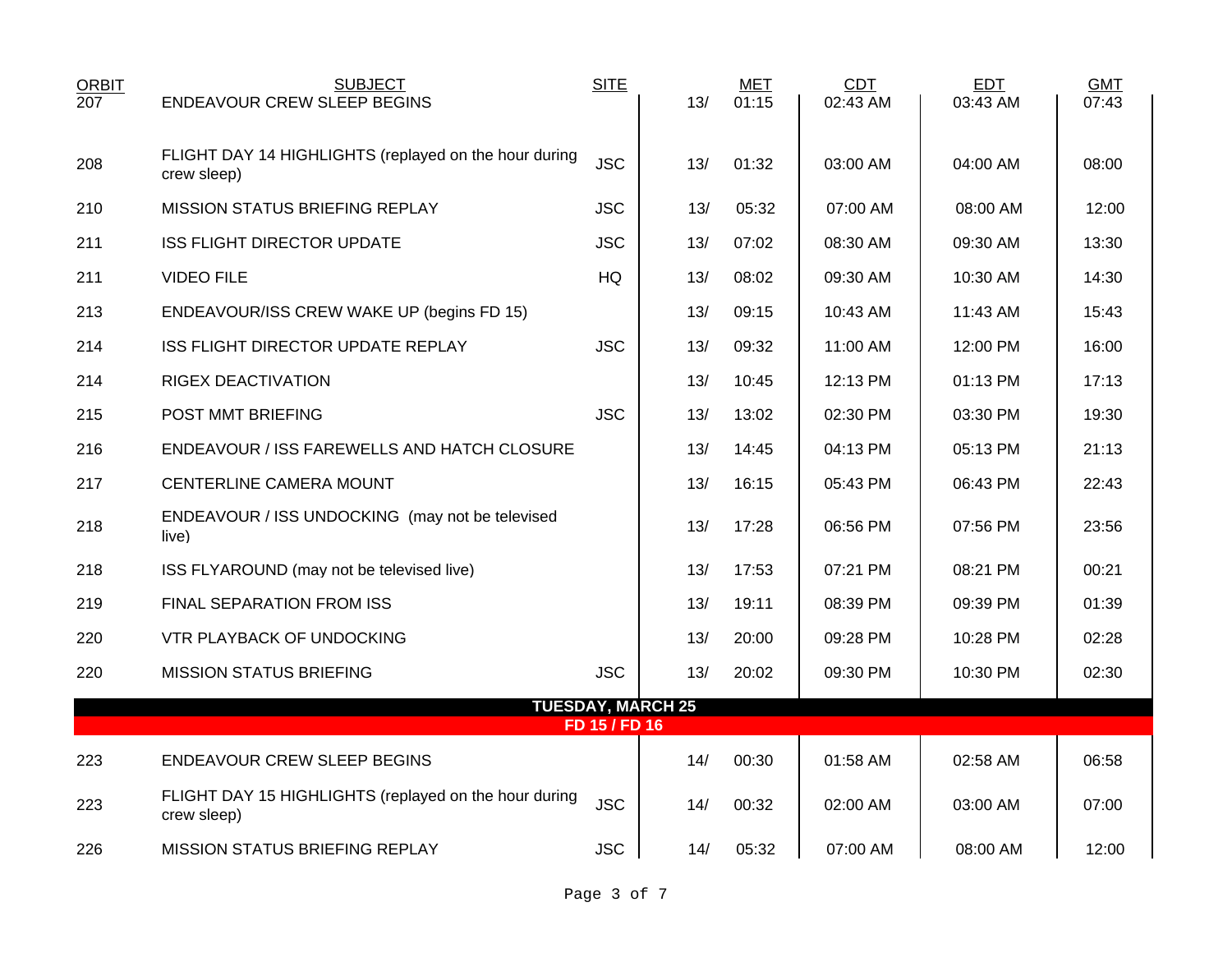| <b>ORBIT</b> | <b>SUBJECT</b>                                                                                          | <b>SITE</b>   |                            | <b>MET</b> | CDT      | <b>EDT</b> | <b>GMT</b> |
|--------------|---------------------------------------------------------------------------------------------------------|---------------|----------------------------|------------|----------|------------|------------|
| 226          | <b>VIDEO FILE</b>                                                                                       | HQ            | 14/                        | 06:32      | 08:00 AM | 09:00 AM   | 13:00      |
| 227          | NASA FUTURE FORUM OPENING CEREMONY<br><b>KEYNOTE ADDRESS</b>                                            | HQ            | 14/                        | 07:32      | 09:00 AM | 10:00 AM   | 14:00      |
| 227          | ENDEAVOUR CREW WAKE UP (begins FD 16)                                                                   |               | 14/                        | 08:30      | 09:58 AM | 10:58 AM   | 14:58      |
| 227          | NASA FUTURE FORUM (Education Channel Only)                                                              | <b>HQ</b>     | 14/                        | 08:32      | 10:00 AM | 11:00 AM   | 15:00      |
| 228          | NASA FUTURE FORUM INSPIRATION, INNOVATION<br>AND DISCOVERY PANEL DISCUSSION (Education<br>Channel Only) | <b>HQ</b>     | 14/                        | 09:17      | 10:45 AM | 11:45 AM   | 15:45      |
| 230          | ORBIT ADJUST BURN                                                                                       |               | 14/                        | 11:25      | 12:53 PM | 01:53 PM   | 17:53      |
| 230          | <b>CABIN STOWAGE BEGINS</b>                                                                             |               | 14/                        | 11:30      | 12:58 PM | 01:58 PM   | 17:58      |
| 230          | <b>FCS CHECKOUT</b>                                                                                     |               | 14/                        | 12:20      | 01:48 PM | 02:48 PM   | 18:48      |
| 231          | <b>RCS HOT FIRE</b>                                                                                     |               | 14/                        | 13:30      | 02:58 PM | 03:58 PM   | 19:58      |
| 233          | <b>ESA PAO EVENT</b>                                                                                    | <b>TDRE</b>   | 14/                        | 16:00      | 05:28 PM | 06:28 PM   | 22:28      |
| 234          | CNN / ASSOCIATED PRESS / KTVI-TV, St. Louis, MO                                                         | <b>TDRE</b>   | 14/                        | 17:40      | 07:08 PM | 08:08 PM   | 00:08      |
| 234          | ESA PAO EVENT REPLAY WITH ENGLISH<br><b>INTERPRETATION</b>                                              | <b>JSC</b>    | 14/                        | 18:32      | 08:00 PM | 09:00 PM   | 01:00      |
| 235          | MIDDECK RECUMBENT SEAT SETUP FOR EYHARTS                                                                |               | 14/                        | 19:00      | 08:28 PM | 09:28 PM   | 01:28      |
| 236          | <b>MISSION STATUS BRIEFING</b>                                                                          | <b>JSC</b>    | 14/                        | 19:32      | 09:00 PM | 10:00 PM   | 02:00      |
| 236          | KU BAND ANTENNA STOWAGE                                                                                 |               | 14/                        | 20:50      | 10:18 PM | 11:18 PM   | 03:18      |
| 236          | <b>CREW DEORBIT PREPARATION BRIEFING</b>                                                                |               | 14/                        | 21:00      | 10:28 PM | 11:28 PM   | 03:28      |
|              |                                                                                                         | FD 16 / FD 17 | <b>WEDNESDAY, MARCH 26</b> |            |          |            |            |
| 238          | <b>ENDEAVOUR CREW SLEEP BEGINS</b>                                                                      |               | 15/                        | 00:30      | 01:58 AM | 02:58 AM   | 06:58      |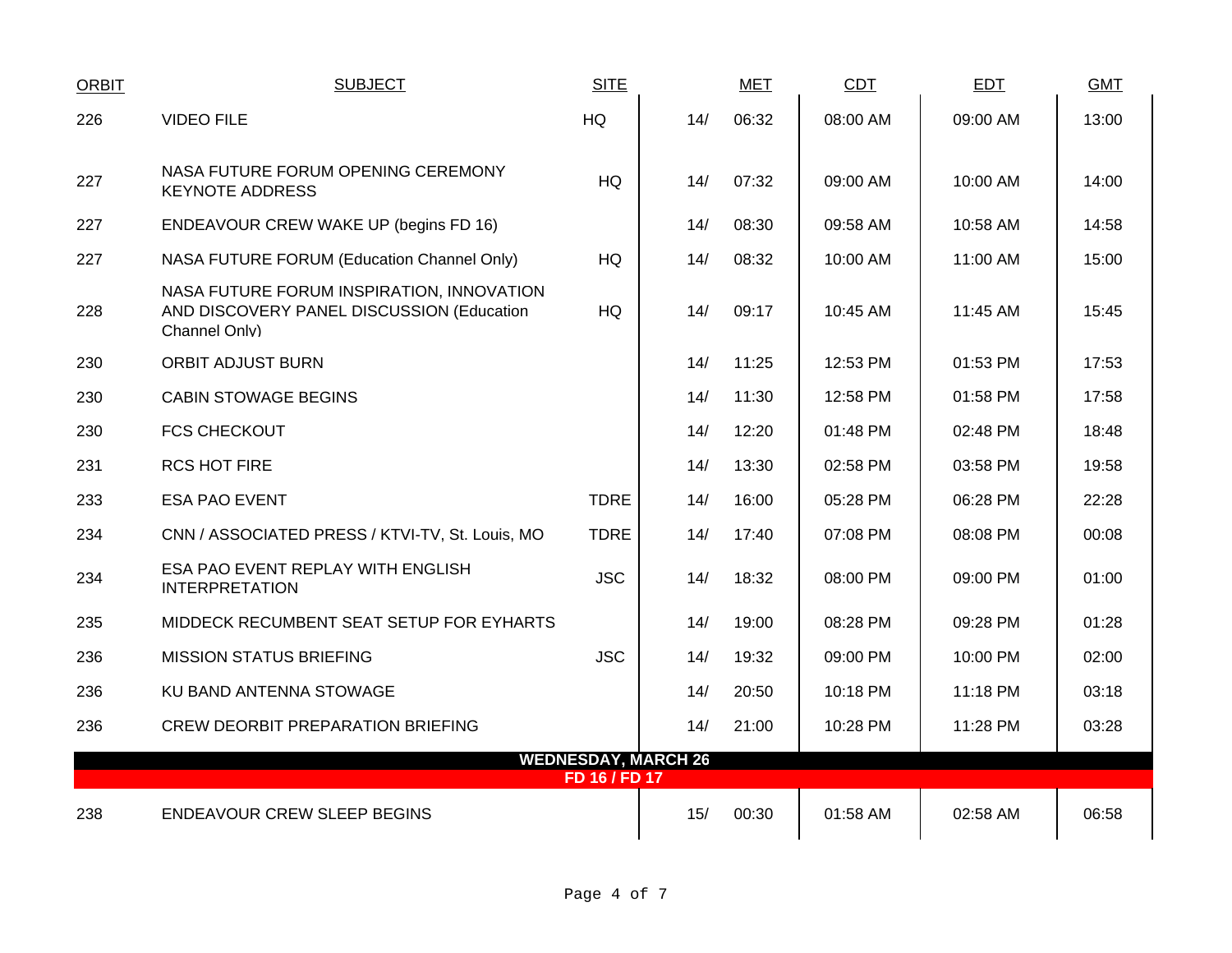| <b>ORBIT</b> | <b>SUBJECT</b>                                                       | <b>SITE</b>               |     | <b>MET</b> | <b>CDT</b>     | <b>EDT</b> | <b>GMT</b> |
|--------------|----------------------------------------------------------------------|---------------------------|-----|------------|----------------|------------|------------|
| 238          | FLIGHT DAY 16 HIGHLIGHTS (replayed on the hour during<br>crew sleep) | <b>JSC</b>                | 15/ | 00:32      | 02:00 AM       | 03:00 AM   | 07:00      |
| 241          | MISSION STATUS BRIEFING REPLAY                                       | <b>JSC</b>                | 15/ | 05:32      | 07:00 AM       | 08:00 AM   | 12:00      |
| 243          | <b>VIDEO FILE</b>                                                    | HQ                        | 15/ | 07:32      | 09:00 AM       | 10:00 AM   | 14:00      |
| 243          | ENDEAVOUR CREW WAKE UP (begins FD 17)                                |                           | 15/ | 08:30      | 09:58 AM       | 10:58 AM   | 14:58      |
| 245          | DEORBIT PREPARATIONS BEGIN                                           |                           | 15/ | 11:30      | 12:58 PM       | 01:58 PM   | 17:58      |
| 245          | NASA SCIENCE NEWS CONFERENCE (Media Channel<br>Only)                 | HQ                        | 15/ | 11:32      | 01:00 PM       | 02:00 PM   | 18:00      |
| 246          | * PAYLOAD BAY DOOR CLOSING                                           |                           | 15/ | 12:53      | 02:21 PM       | 03:21 PM   | 19:21      |
| 248          | * DEORBIT BURN                                                       |                           | 15/ | 15:33      | 05:01 PM       | 06:01 PM   | 22:01      |
| 248          | * MILA C-BAND RADAR ACQUISITION OF ENDEAVOUR                         |                           | 15/ | 16:23      | 05:51 PM       | 06:51 PM   | 22:51      |
| 249          | * KSC LANDING                                                        | <b>KSC</b>                | 15/ | 16:36      | 06:04 PM       | 07:04 PM   | 23:04      |
|              | POST-LANDING NEWS CONFERENCE                                         | <b>KSC</b>                |     |            | NET L+2 HRS.   |            |            |
|              | ENTRY FLIGHT CONTROL TEAM VIDEO REPLAY                               | <b>JSC</b>                |     |            | NET L+3 HRS.   |            |            |
|              | STS-123 MISSION HIGHLIGHTS VIDEO REPLAY                              | <b>JSC</b>                |     |            | NET L+3.5 HRS. |            |            |
|              | VIDEO B-ROLL OF EYHARTS IN CREW QUARTERS<br>(pending availability)   | <b>KSC</b>                |     |            | NET L+6.5 HRS. |            |            |
|              |                                                                      | <b>THURSDAY, MARCH 27</b> |     |            |                |            |            |
|              | STS-123 CREW NEWS CONFERENCE (may be<br>postponed or cancelled)      | <b>KSC</b>                |     |            | 12:30 PM       | 01:30 PM   | 17:30      |
|              |                                                                      |                           |     |            |                |            |            |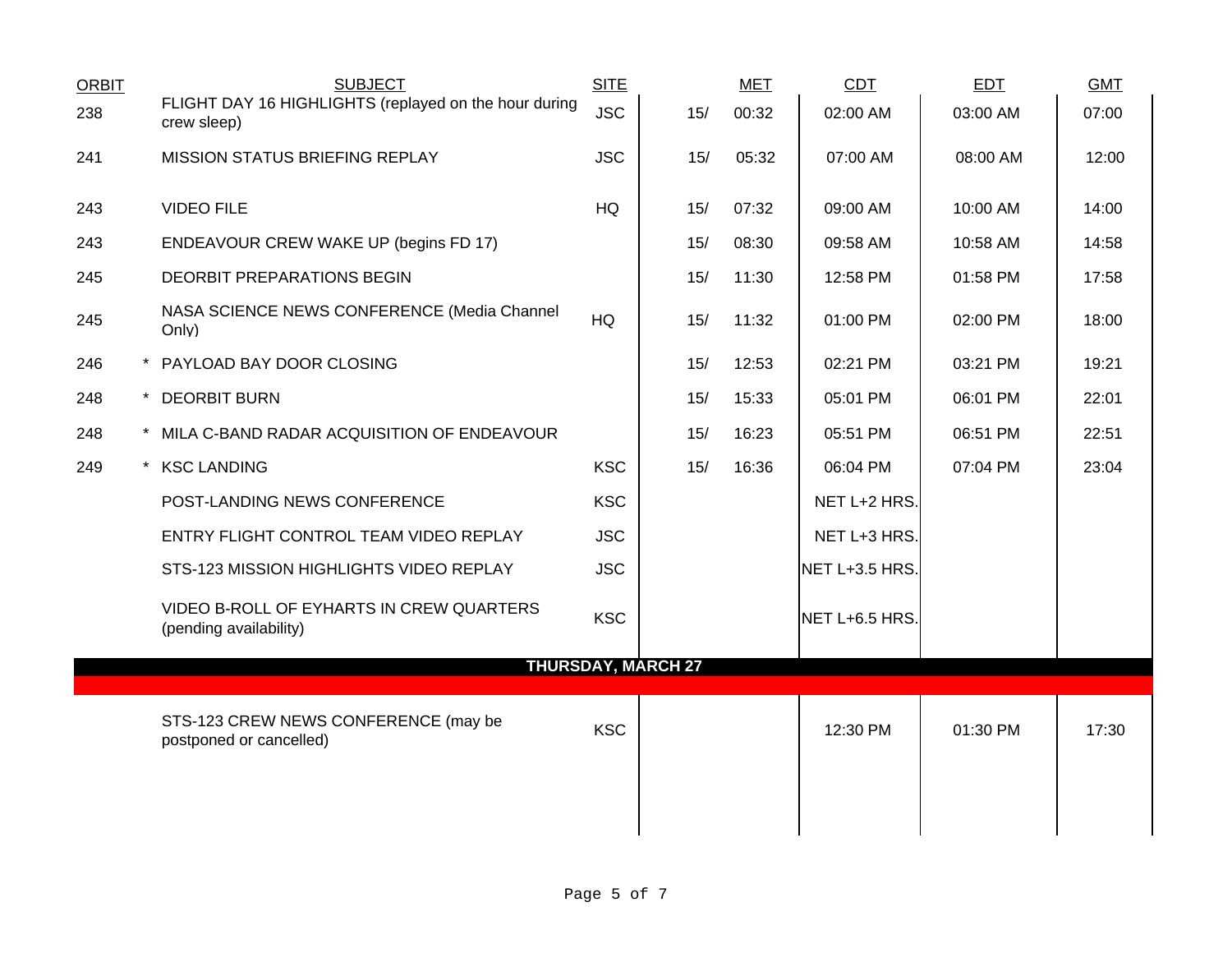## T SUBJECT SITE MET <u>CDT</u> <u>EDT</u> GMT

|               | <b>DEFINITION OF TERMS</b>                                                                                  |  |  |  |  |  |  |
|---------------|-------------------------------------------------------------------------------------------------------------|--|--|--|--|--|--|
|               |                                                                                                             |  |  |  |  |  |  |
| ACBM:         | Active Common Berthing Mechanism                                                                            |  |  |  |  |  |  |
| AMC:          | <b>Americom Satellite</b>                                                                                   |  |  |  |  |  |  |
| CLPA:         | Camera Light Pan/Tilt Assembly                                                                              |  |  |  |  |  |  |
| CST:          | Columbus: European Laboratory on ISS                                                                        |  |  |  |  |  |  |
| EST:          | <b>Central Standard Time</b><br><b>Eastern Standard Time</b>                                                |  |  |  |  |  |  |
| DCSU:         | Direct Current Switching Unit on ISS                                                                        |  |  |  |  |  |  |
| Destiny:      | U.S. Laboratory on ISS                                                                                      |  |  |  |  |  |  |
| DEXTRE:       | Special Purpose Dexterous Manipulator (SPDM)                                                                |  |  |  |  |  |  |
| DTO:          | <b>Detailed Test Objective</b>                                                                              |  |  |  |  |  |  |
| EMU:          | <b>Extravehicular Mobility Unit</b>                                                                         |  |  |  |  |  |  |
| <b>ESP-2:</b> | External Stowage Platform #2 on ISS Airlock                                                                 |  |  |  |  |  |  |
| ESA:          | European Space Agency                                                                                       |  |  |  |  |  |  |
| EVA:          | <b>Extravehicular Activity</b>                                                                              |  |  |  |  |  |  |
| FCS:          | <b>Flight Contol System</b>                                                                                 |  |  |  |  |  |  |
| FD:           | <b>Flight Day</b>                                                                                           |  |  |  |  |  |  |
| FG:           | French Guiana                                                                                               |  |  |  |  |  |  |
| GMT:          | <b>Greenwich Mean Time</b>                                                                                  |  |  |  |  |  |  |
| Harmony:      | Connecting Node 2 on ISS                                                                                    |  |  |  |  |  |  |
| HQ:           | <b>NASA Headquarters</b>                                                                                    |  |  |  |  |  |  |
| ISS:          | <b>International Space Station</b>                                                                          |  |  |  |  |  |  |
| <b>JAXA</b>   | Japanese Aerospace Exploration Agency                                                                       |  |  |  |  |  |  |
| JLP           | Japanese Logistics Pressurized Segment of Kibo                                                              |  |  |  |  |  |  |
| JSC:          | Johnson Space Center                                                                                        |  |  |  |  |  |  |
| KAU:          | <b>Keep Alive Umbilical</b>                                                                                 |  |  |  |  |  |  |
| KSC:          | Kennedy Space Center                                                                                        |  |  |  |  |  |  |
| Ŀ.            | Launch or Landing time                                                                                      |  |  |  |  |  |  |
| LIMO:         | Live Interview Media Outlet channel                                                                         |  |  |  |  |  |  |
| LWAPA:        | Lightweight Adapter Plate Assembly                                                                          |  |  |  |  |  |  |
| MBS:          | Mobile Base System                                                                                          |  |  |  |  |  |  |
| MECO:         | Main Engine Cut-Off                                                                                         |  |  |  |  |  |  |
| MET:          | Mission Elapsed Time, which begins at the moment of launch and is read: DAYS/HOURS:MINUTES. LAUNCH=00/00:00 |  |  |  |  |  |  |
| <b>MILA</b>   | Merritt Island, Florida Tracking Station                                                                    |  |  |  |  |  |  |
| MISSE:        | Materials International Space Station Experiment                                                            |  |  |  |  |  |  |
| MMT:          | <b>Mission Management Team</b>                                                                              |  |  |  |  |  |  |